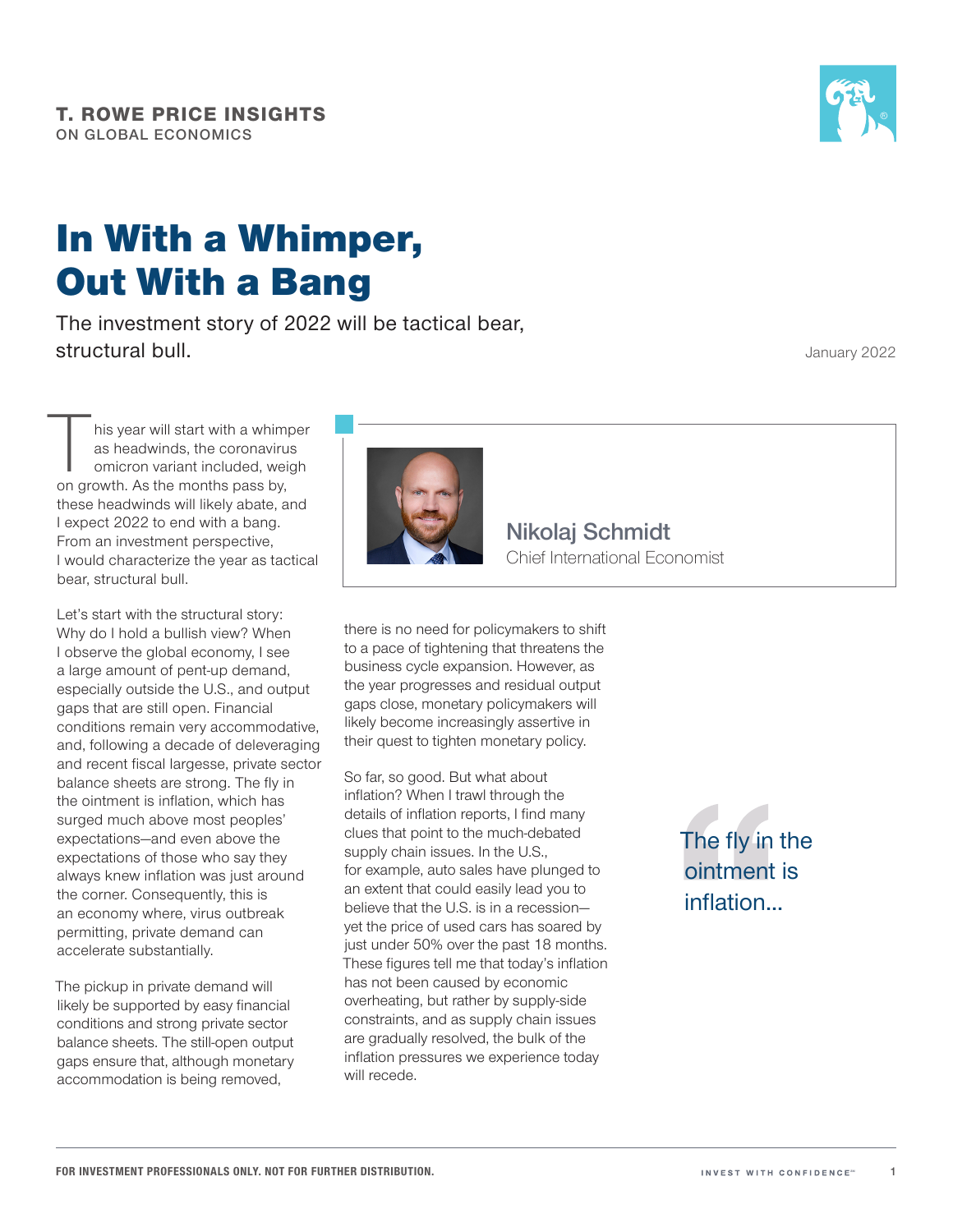...the market can only take the long view when uncertainty around the path to that long view fades...

Finally, China. The leadership of the world's second-largest economy took advantage of the 2021 global growth rebound to launch a sequence of reforms and initiate a campaign to reduce the overall leverage of the economy. I have long looked at the growth slowdown in China with some unease, but the leadership has sent a clear message that it will put a greater emphasis on growth. I am not looking for a massive growth rebound—but a stabilization and some recovery in a growth trajectory that has, over the past 12 months, been continuously sliding will be welcome news.

Against this very positive structural story, I retain a near-term bearish bias. The unfolding of the omicron variant is set to aggravate a growth slowdown that, in my view, was already building. This slowdown is driven by a combination of three things: first, rising inflation, in particular energy prices, which limit households' purchasing power; second, supply chain issues, which have slowed the pace of capital accumulation; and third, fiscal headwinds, concentrated in particular in the U.S. In addition, the U.S. Federal Reserve—the central bank at the center of the financial system—has turned more hawkish. Although the signals of growth stabilization from the leadership of the world's second-largest economy, China, are encouraging, for now, the data flow remains soft.

## **Clarity Over Omicron Measures Will Refocus Markets' Attention**

Will financial markets look through the initial softness and focus on the more constructive story or will it retain a more myopic point of view and focus on the near‑term challenges? I expect that growth‑sensitive assets, like equities, may exhibit some volatility as the market continues to digest the full implications of the omicron variant and the slightly faster pace of monetary tightening from the Federal Reserve.

As there is more clarity about the management of the omicron variant and supply chain issues begin to ease, I expect the market to shift focus to the structural story—and this story is very positive for equities. However, the market can only take the long view when uncertainty around the path to that long view fades—in other words, when we understand what restrictions U.S. and European policymakers are likely to impose to keep the outbreak at a politically manageable level.

Subject to the same caveats about the ability of markets to shift focus to the structural story, I expect that bond yields will end 2022 substantially above the current levels. Although the resolution of supply chain disruptions will likely lead to lower inflation, it is also likely to push bond yields higher as central bankers become increasingly comfortable about removing monetary stimulus. The market will likely sniff that out some time in advance.

When it comes to regional focus, I see a greater pent-up demand, and a larger output gap, outside the U.S. Once the near-term uncertainty resolves, the non‑U.S. part of the world, in particular Europe, will present the more interesting investment opportunities.